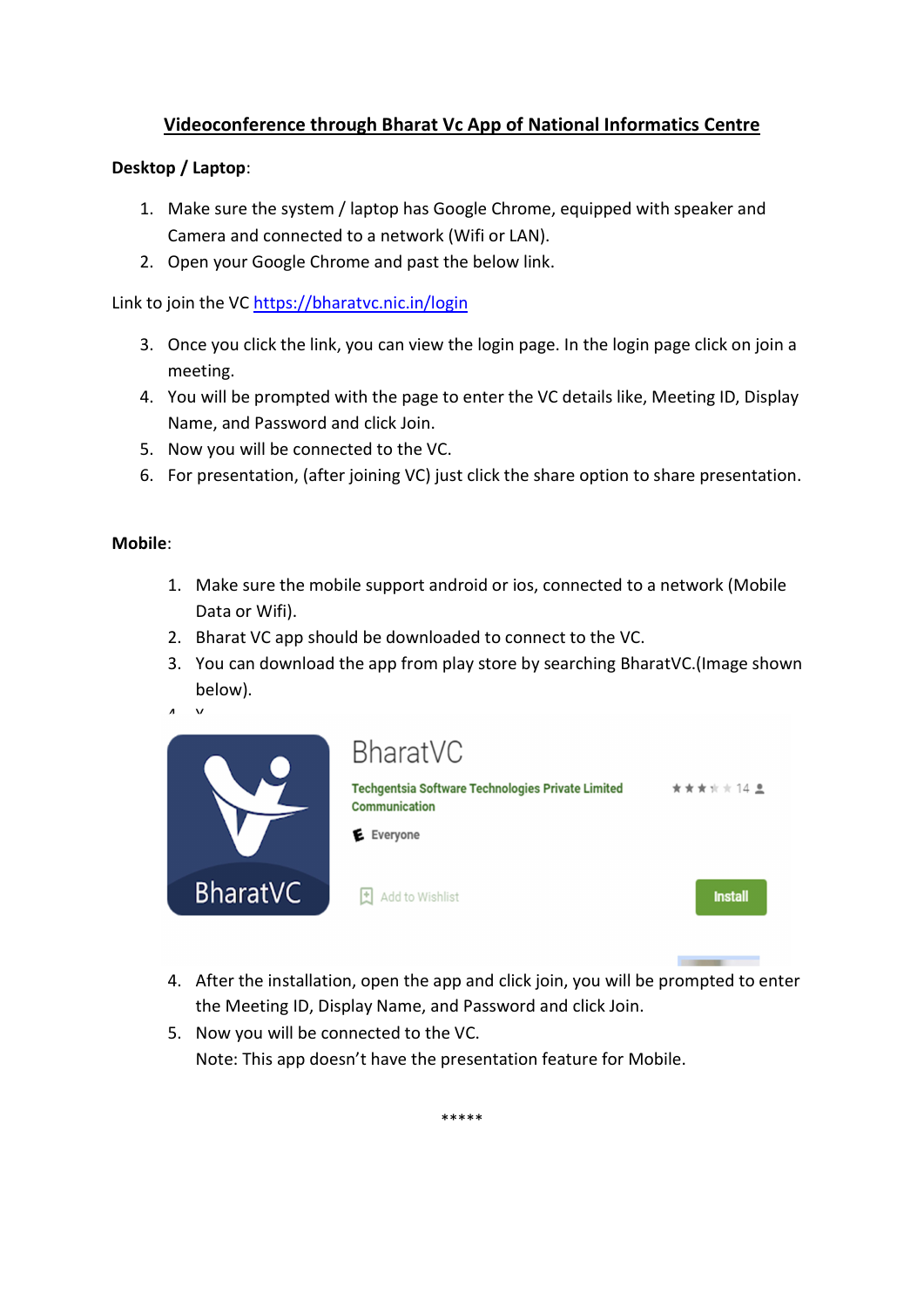# **All of the below given sessions will start at 11AM for 1 hour on 4 thMay**

## **Session 1: Webinar Cyber Jaagrookta Diwas [ CU (A-M) +UGC+AICTE )**

URL: <https://bharatvc.nic.in/join/2391795608>

Conference ID: 2391795608 Password: 029841

#### **Session 2: Webinar Cyber Jaagrookta Diwas ( IIITs )**

URL: <https://bharatvc.nic.in/join/2784624640>

Conference ID: 2784624640 Password: 511630

#### **Session 3: Webinar Cyber Jaagrookta Diwas [ IITs ]**

URL: <https://bharatvc.nic.in/join/8781143204>

Conference ID: 8781143204 Password: 064145

#### **Session 4: Webinar Cyber Jaagrookta Diwas ( IIMs)**

URL: <https://bharatvc.nic.in/join/1195972568>

Conference ID: 1195972568 Password: 342262

#### **Session 5: Webinar Cyber Jaagrookta Diwas [ CU (N-Z), IISERs, SPA ]**

URL: <https://bharatvc.nic.in/join/7201297656>

Conference ID: 7201297656 Password: 858358

#### **Session 6 : Webinar Cyber Jaagrookta Diwas [ NITs]**